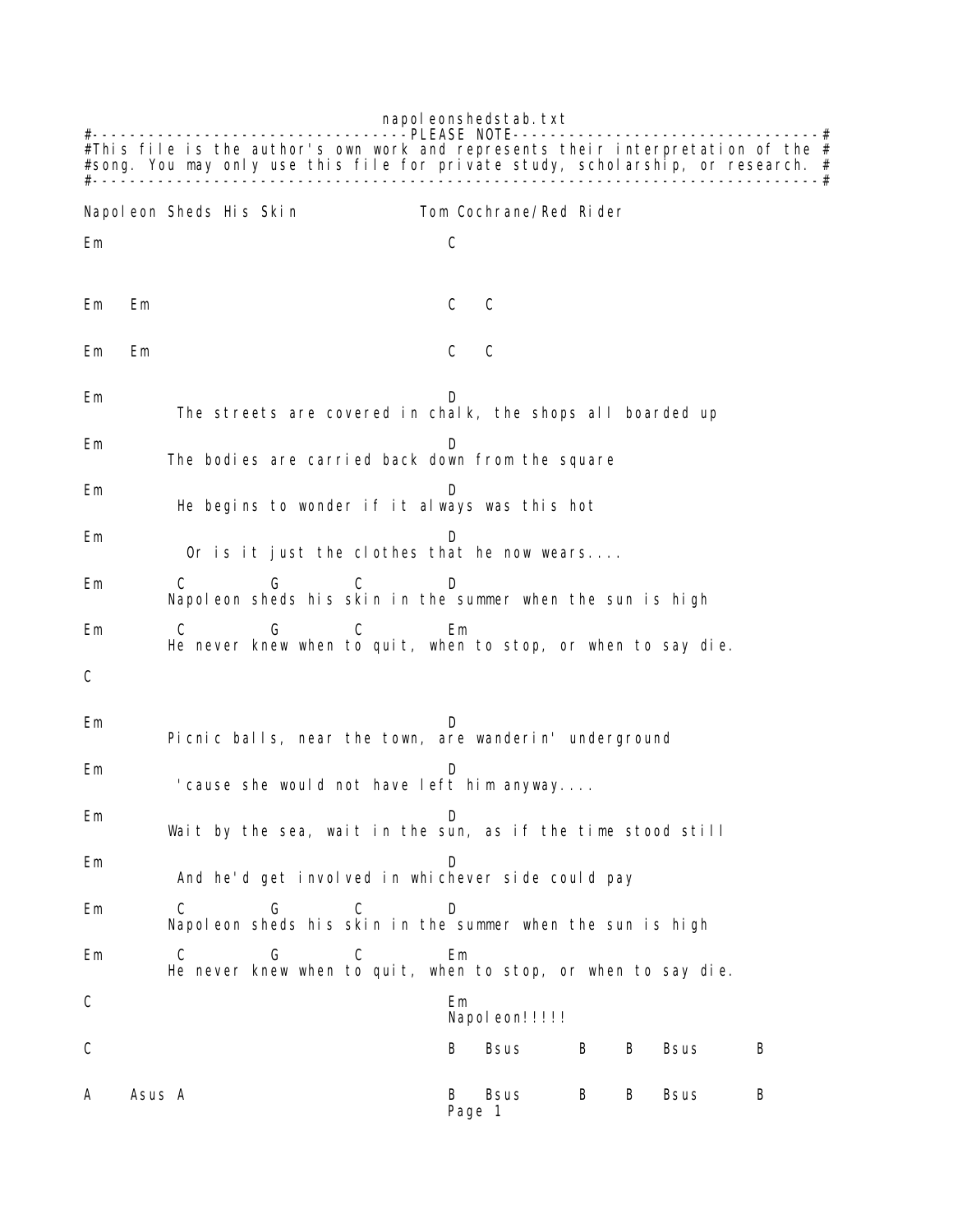napol eonshedstab.txt

A Asus A C Em C Em C Ohhhh, the time stands still behind the Em C Em<br>distant days.... in time moves on outside, in the Em C sun...... many wonder just which side he's really Em C on then he doesn't care, it's all gray in there, D<br>
D Em C G C<br>
he just wants to get back to her, Napoleon sheds his skin in the he just wants to get back to her,  $\overline{\phantom{a}}$ D B Em C G C summer when the sun is high,  $\hphantom{a}$  he never knew when to quit, when Em Em C G C to stop, or when to say die........ She waits for him by the wharf by D B Em C G C the sea where they used to go and she sings a song that they'd sing, Em C then she waits for the echo... Napoleon sheds his Em C skin Napoleon Skin Sheds his Em C skin Napoleon Sheds his Em C skin [guitar lead outro with "distant" vocal] Em C Em C Em C Em C Em C Em C Em C Page 2